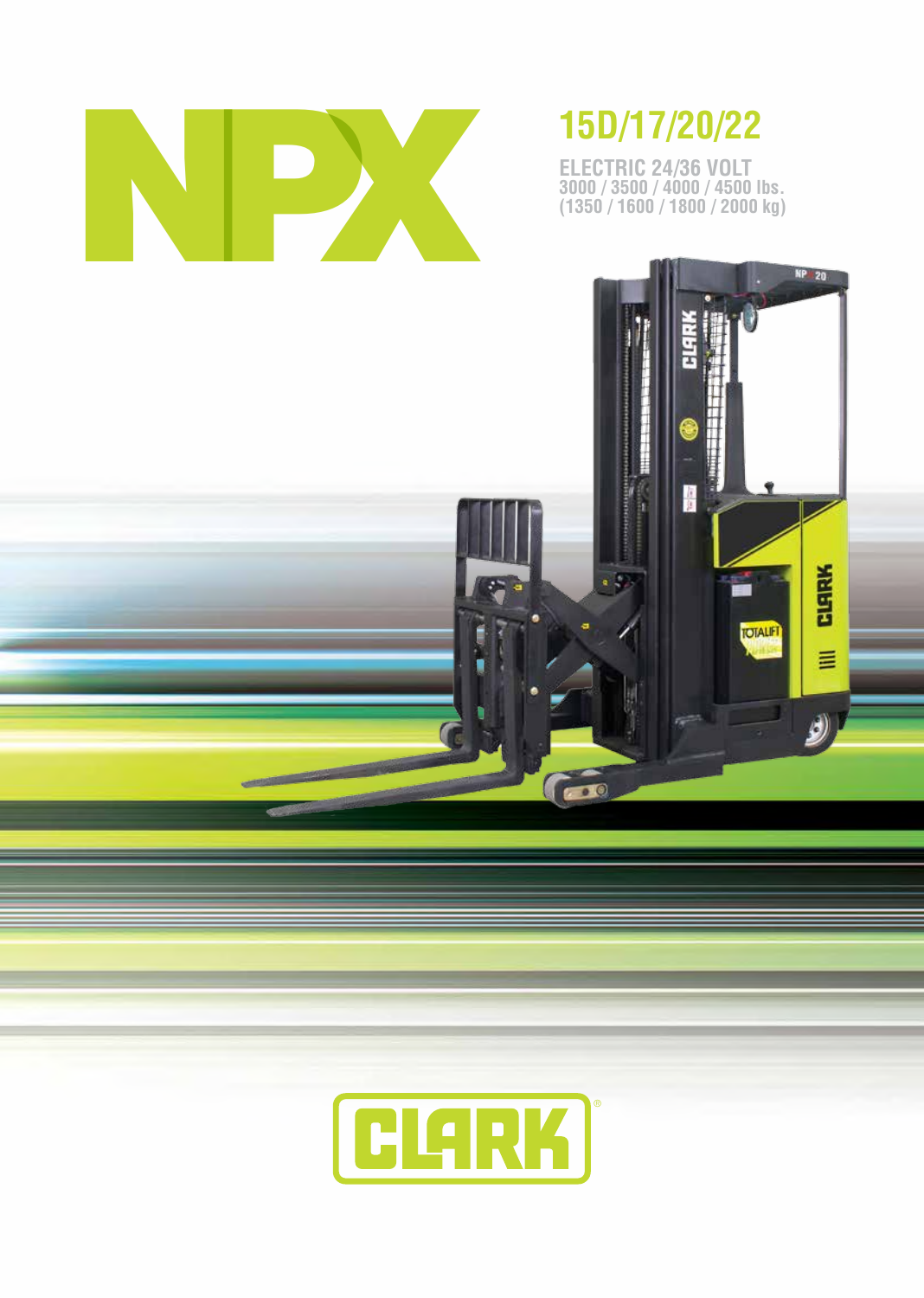## Maximum Visibility  $+$  Minimum Fatigue  $=$ Increased Safety & Product Integrity







The CLARK NPX 100% AC design, matched with energy-efficient components, delivers improved acceleration, travel and lifting speeds, increasing productivity. Operators have greater control to move product with more confidence. Reliable components require less service lowering overall costs.

**65°** Silent-staging upright helps to reduce<br>shock and vibration. Nested I-beam<br>rais provide strength and rigidity.<br>The NPX operator compartment and<br>controls are designed with the operator<br>confidence stand hose routing des

#### Reliable Performance with State of the Art Technology

The NPX operator compartment and controls are designed with the operator standing at 65 degrees from center. This provides the widest range of flexibility and visual confirmation when traveling and handling loads to maximize productivity

The operator compartment is designed with comfort and productivity in mind. The contoured full-support backrest, padded armrest and tiller position are fully adjustable to customize the operator compartment reducing fatigue and maximizing productivity.



shock and vibration. Nested I-beam rails provide strength and rigidity. Cylinder and hose routing design provides open field of vision improving operator confidence.

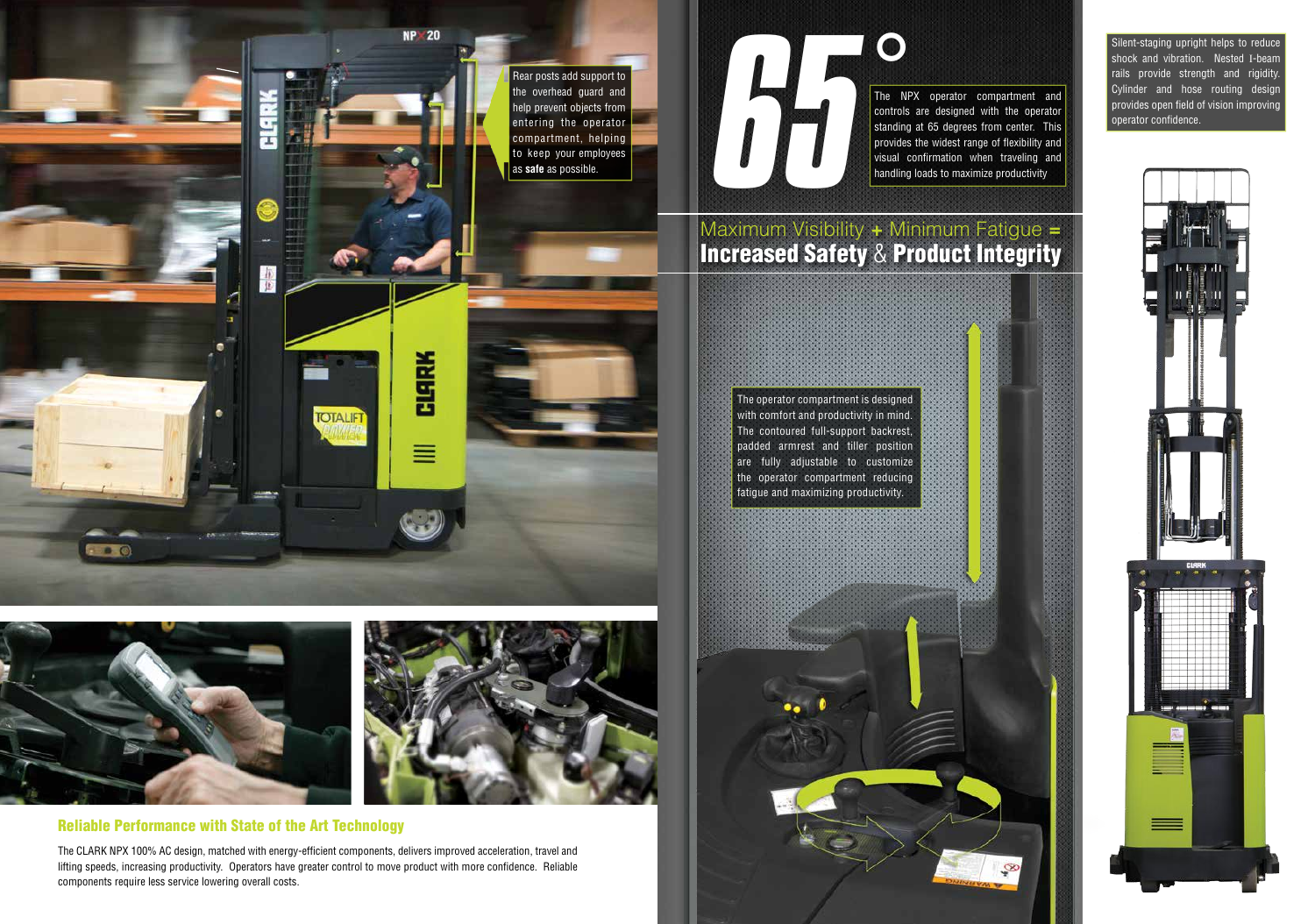#### TRUE MULTIFUNCTION CONTROL

#### CLARK Designed Control Handle

• 3-Function design allows simultaneous operation of (1) travel, (2) lift or lower AND (3) one additional hydraulic function.

#### Integrated Mini-Thumbstick

• Controls Tilt & Reach + Side Shift.

#### Makes for One Smooth Operator

- Handle is 100% proportional using (solid state) Hall-effect components.
- Designed to fit a wide range of hand sizes and still give that "custom fit" feel for better ergonomics and less operator fatigue.

**CALL OR VISIT CLARK TO LEARN MORE ABOUT THE NPX SERIES** • Lever type battery connect-disconnect • U.L. Classified EE rating North American Headquarters 866-252-5275 • www.clarkmhc.com

# Design and Testing

#### • Key switch

- Load backrest extension
- Electronic horn
- Rear overhead guard post protection
- Heavy-duty battery rollers
- Battery retainers
- Metal capacity plate

#### Available Equipment

- Side shifter
- Freezer conditioning
- Reverse steering
- Travel alarms
- Strobe warning lights
- Operating lights
- 



# NP Y Performance and Safety in Mind

Rugged and reliable the new CLARK NPX series forklift trucks offer superior controllability, excellent front and rear visibility and high-speed operation to help increase productivity and profit while at the same time helping to improve operator safety. And maintenance has been made easier than ever. For increased performance, count on the CLARK NPX.



At CLARK Material Handling Co. we have learned from over one hundred years designing and building forklifts that they need to be designed from the ground up to be reliable. We perform extensive testing to ensure that our electric forklift trucks meet high environmental standards and provide reliable operation in most environments. Testing of components, subassemblies and complete products goes hand in hand with all phases of the design and production cycle.





#### STATE OF THE ART TECHNOLOGY

- Advanced 100% AC motors and controllers.
- Electro-mechanical brakes.
- Electronic speed-sensitive power steering.
- High efficiency hydraulic system.

#### BRAKING

- Primary (electric) braking provided through electronic controller.
- Service brake engages automatically at zero travel.
- Electro-mechanical brake reduces components and complexity.
- Smooth, consistent braking in all load and travel conditions.



#### ELECTRONIC STEERING

- Speed-sensitive steering provides optimal control when transporting or positioning loads.
- Self-centering function aligns drive wheel at key-on.
- Tiller can be placed in preferred position by individual operator.
- Quiet and energy efficient.

#### Standard Equipment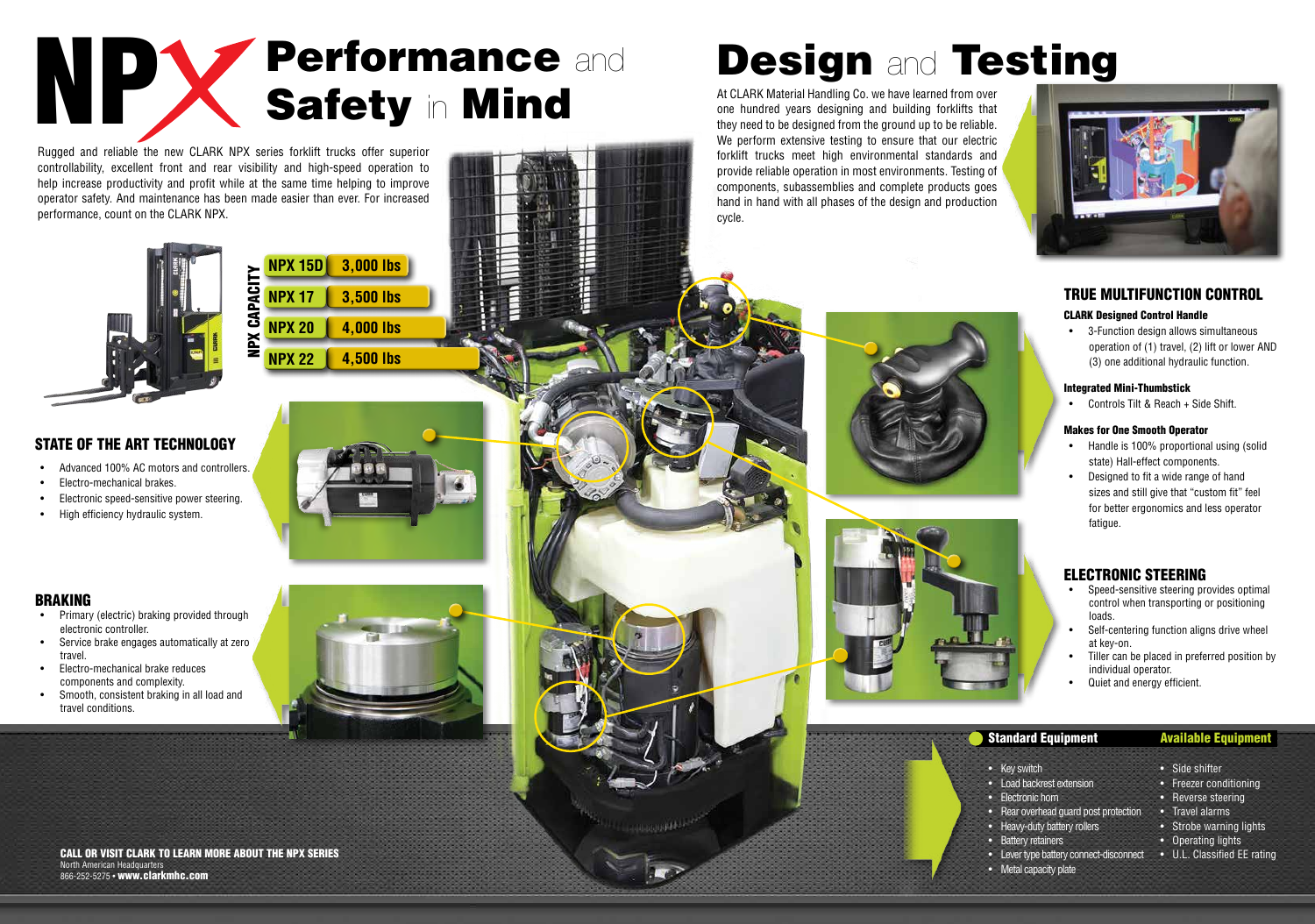## *STANDARD SPECIFICATIONS GENERAL DATA & STANDARD DIMENSIONS*

| <b>Upright Table</b>                                                                                                                          |                                                                                                                                   |                                                                                                                               | Ou                                                 |
|-----------------------------------------------------------------------------------------------------------------------------------------------|-----------------------------------------------------------------------------------------------------------------------------------|-------------------------------------------------------------------------------------------------------------------------------|----------------------------------------------------|
| Maximum<br>Fork Height<br>in<br>mm<br><b>Triple Stage</b>                                                                                     | <b>Overall Height</b><br>Lowered<br>ın<br>mm                                                                                      | Free Lift <sup>**</sup><br>in<br>mm                                                                                           | Dua<br>Loa<br>Toe<br>Wid<br>I.D.                   |
| 198<br>5029<br>210<br>5334<br>240<br>6096<br>258<br>6553<br>270<br>6858<br>300<br>7620<br>318<br>8077<br>330<br>8382<br>٠<br>9296<br>366<br>٠ | 2261<br>89<br>95<br>2413<br>107<br>2718<br>113<br>2870<br>119<br>3023<br>131<br>3327<br>139<br>3531<br>149<br>3785<br>161<br>4089 | 1372<br>54<br>60<br>1524<br>72<br>1829<br>78<br>1981<br>2134<br>84<br>96<br>2438<br>104<br>2642<br>2896<br>114<br>126<br>3200 | 33<br>34<br>36<br>38<br>40<br>41<br>42<br>44<br>46 |

For overall height raised with load backrest, add 48 in (1219 mm) to maximum fork height. Other uprights available, contact Clark representative. Uprights above 270" N/A on NPX17. • NPX 15D, NPX 22 only.

#### Carriage Widths\*/Fork Spread in(mm)

| Carriage<br>Width |            | <b>Fork Spread</b><br>w/o Side Shifter |                        | <b>Fork Spread</b><br>w/ Side Shifter |                        |
|-------------------|------------|----------------------------------------|------------------------|---------------------------------------|------------------------|
| ın                | mm         | max                                    | mın                    | max                                   | min                    |
| 33<br>37          | 838<br>940 | 31.0(787)<br>35.0(889)                 | 13.0(330)<br>13.0(330) | 27.7(704)<br>27.7(704)                | 22.3(566)<br>22.3(566) |

\* 37 in. wide carriages available with outrigger I.D. 38 in. and greater (40 in. and greater with 10.5 in. load wheels.)

#### NPX Min. Right Angle Stack Aisle in(mm)\*

| Pallet or Load Size<br>Length x Width |            |            | Battery Compartment (L) | 13.88(353) 16.13(410) 18.5(470) <sup>*</sup> *21.0(533)** |
|---------------------------------------|------------|------------|-------------------------|-----------------------------------------------------------|
| 36x30(914x762)                        | 82.2(2088) | 84.1(2136) | 86.8(2205)              | 89.0(2261)                                                |
| 42x36(1067x914)                       | 87.1(2212) | 89.2(2266) | 92.1(2339)              | 94.5(2400)                                                |
| 36x40(914x1016)                       | 82.0(2083) | 83.9(2131) | 86.8(2205)              | 89.0(2261)                                                |
| 40x40(1016x1016)                      | 84.8(2154) | 86.8(2205) | 89.6(2276)              | 91.9(2334)                                                |
| 48x40(1219x1016)                      | 93.0(2362) | 95.1(2416) | 98.2(2494)              | 100.6(2555)                                               |
| 48x42(1219x1067)                      | 92.8(2357) | 94.9(2410) | 98.0(2489)              | 100.4(2550)                                               |
| 48x44(1219x1118)                      | 92.6(2352) | 94.7(2405) | 97.7(2482)              | 100.2(2545)                                               |
| 48x48(1219x1219)                      | 92.2(2342) | 94.3(2395) | 97.3(2471)              | 99.8(2535)                                                |

- 
- ANSI/ITSDF B56.1<br>• NFPA 505, fire safety standard for powered industrial trucks type designations, areas of use, maintenance and operation. • Occupational Safety and Health Administration (OSHA) regulations that may apply.

\* Add 6 to 8 inches clearance for ease of operation. Dimensions are based on 42 inch I.D. outrigger with 5 x 3.76 in. load wheels and 4" clearance each side of load.

\*\*Add 8" for NPX 15D (plus operating clearance).



#### **For corresponding data see Specification Chart**

- Notes: 1 Specifications are for truck with tandem 5 in (127 mm) diameter x 3.76 in (96mm) wide load wheels. Other sizes are also available. 2 Specifications are for truck with 210 in (5334 mm) MFH upright, 42 in (1067 mm) outrigger ID and 33 in (838 mm) sideshifter (deduct 50 lb. (23kg) for weight less SS). Battery compartment dimensions as noted.
	- 3 See Upright Table for other available uprights.
	-

# *STANDARD SPECIFICATIONS*

#### ANSI/ITSDF and Insurance Classification

Standard truck meets all applicable mandatory requirements of Part III-ANSI/<br>ITSDF B56.1 Safety Standard for Powered Industrial Trucks (latest edition at time of<br>manufacture) and Underwriters Laboratories requirements as t

Users should be aware of, and adhere to, applicable codes and regulations regarding operator training, use, operation and maintenance of powered industrial trucks, including:

Contact your authorized CLARK forklift truck dealer for further information including operator training programs and auxiliary visual and audible warning systems, fire extinguishers, etc., as available for specific user applications and requirements.

Performance may vary +5% and -10% due to motor and systems efficiency tolerance. The performance shown represents nominal values which may be obtained under typical operating conditions of a standard machine.

Grade Clearance: The NPX is not designed for operation on or over grades. NPX is designed to operate on level ground only.

Specifications, equipment, technical data, photos and illustrations are based on information at time of printing and are subject to change without notice. Some products may be shown with optional equipment.

#### Outrigger Dimensions - I.D./O.D. (in)

| ift**<br>mm                                                          | Toe Box<br>I.D.                                                | Dual 5 x 3.76<br><b>Load Wheels</b><br>Width 5.5 in<br>0.D.    | Toe Box<br>I.D.                                                      | Dual 5 x 3.01<br>Load Wheels<br>Width 4.5 in<br>0.D.                 | Load Wheels<br>Toe Box<br>Width 6.0 in<br>I.D.                                | Single 10.5 x 4.5<br>0.D.                                                     | Dual 4 x 2.62<br>Load Wheels<br>Toe Box<br>Width 4.5 in<br>I.D.      | 0.D.                                                                 |
|----------------------------------------------------------------------|----------------------------------------------------------------|----------------------------------------------------------------|----------------------------------------------------------------------|----------------------------------------------------------------------|-------------------------------------------------------------------------------|-------------------------------------------------------------------------------|----------------------------------------------------------------------|----------------------------------------------------------------------|
| 1372<br>1524<br>1829<br>1981<br>2134<br>2438<br>2642<br>2896<br>3200 | 33<br>34<br>36<br>38<br>40<br>41<br>42<br>44<br>46<br>48<br>50 | 44<br>45<br>47<br>49<br>51<br>52<br>53<br>55<br>57<br>59<br>61 | 33<br>34<br>35<br>37<br>39<br>41<br>42<br>43<br>45<br>47<br>49<br>51 | 42<br>43<br>44<br>46<br>48<br>50<br>51<br>52<br>54<br>56<br>58<br>60 | 36.25<br>38.25<br>40.25<br>41.25<br>42.25<br>44.25<br>46.25<br>48.25<br>50.25 | 48.25<br>50.25<br>52.25<br>53.25<br>54.25<br>56.25<br>58.25<br>60.25<br>62.25 | 33<br>34<br>35<br>37<br>39<br>41<br>42<br>43<br>45<br>47<br>49<br>51 | 42<br>43<br>44<br>46<br>48<br>50<br>51<br>52<br>54<br>56<br>58<br>60 |

#### Outrigger Dimensions - I.D./O.D. (mm)

| Dual 127 x 96                                                                                                                                                                 | Dual 127 x 76                                                                                                                                                                           | Single 267 x 114                                                                                                                           | Dual 102 x 67                                                                                                                                                                           |
|-------------------------------------------------------------------------------------------------------------------------------------------------------------------------------|-----------------------------------------------------------------------------------------------------------------------------------------------------------------------------------------|--------------------------------------------------------------------------------------------------------------------------------------------|-----------------------------------------------------------------------------------------------------------------------------------------------------------------------------------------|
| Load Wheels                                                                                                                                                                   | Load Wheels                                                                                                                                                                             | Load Wheels                                                                                                                                | Load Wheels                                                                                                                                                                             |
| Toe Box                                                                                                                                                                       | Toe Box                                                                                                                                                                                 | Toe Box                                                                                                                                    | Toe Box                                                                                                                                                                                 |
| Width 140mm                                                                                                                                                                   | Width 114mm                                                                                                                                                                             | Width 152mm                                                                                                                                | Width 114mm                                                                                                                                                                             |
| 0.D.                                                                                                                                                                          | 0.D.                                                                                                                                                                                    | I.D.                                                                                                                                       | I.D.                                                                                                                                                                                    |
| I.D.                                                                                                                                                                          | I.D.                                                                                                                                                                                    | 0.D.                                                                                                                                       | 0.D.                                                                                                                                                                                    |
| 838<br>1118<br>864<br>1143<br>914<br>1194<br>965<br>1245<br>1016<br>1295<br>1041<br>1321<br>1346<br>1067<br>1397<br>1118<br>1168<br>1448<br>1219<br>1499<br>1270<br>1549<br>- | 838<br>1067<br>864<br>1092<br>889<br>1118<br>940<br>1168<br>991<br>1219<br>1041<br>1270<br>1067<br>1295<br>1092<br>1321<br>1372<br>1143<br>1194<br>1422<br>1245<br>1473<br>1295<br>1524 | 921<br>1226<br>972<br>1276<br>1022<br>1327<br>1048<br>1353<br>1073<br>1378<br>1124<br>1429<br>1175<br>1480<br>1226<br>1530<br>1276<br>1581 | 838<br>1067<br>864<br>1092<br>889<br>1118<br>940<br>1168<br>991<br>1219<br>1041<br>1270<br>1067<br>1295<br>1092<br>1321<br>1143<br>1372<br>1194<br>1422<br>1245<br>1473<br>1295<br>1524 |

#### Battery Weights & Compartment Dimensions

| Width (W)<br>in | mm | Length (L)<br>in | mm  | Height (H)<br>in | mm  | Min. Weight<br>lbs. | ka   |
|-----------------|----|------------------|-----|------------------|-----|---------------------|------|
| 38.75 984       |    | 13.88            | 353 | 32.0             | 813 | 1590                | 721  |
| 38.75 984       |    | 16.13            | 410 | 32.0             | 813 | 1885                | 855  |
| 38.75 984       |    | 18.50            | 470 | 32.0             | 813 | 2175                | 987  |
| 38.75 984       |    | 21.00            | 533 | 32.0             | 813 | 2460                | 1116 |

#### Maximum Battery Size

| Width (W)<br>$\mathsf{in}$                       | mm | Length (L)<br>$\mathsf{in}$                      | mm | Height (H)<br>$\mathsf{in}$                  | mm |
|--------------------------------------------------|----|--------------------------------------------------|----|----------------------------------------------|----|
| 38.69 983<br>38.69 983<br>38.69 983<br>38.69 983 |    | 13.50 343<br>15.75 400<br>18.00 457<br>20.50 521 |    | 31.5 800<br>31.5 800<br>31.5 800<br>31.5 800 |    |

#### Operator Compartment/ Overhead Guard Dimensions

| Maximum<br>in                                           | <b>Fork Height</b><br>mm                                     | ın                                           | Inside | Compartment<br>mm                                            | ın                                           | Overhead<br><b>Guard Height</b><br>mm                        |
|---------------------------------------------------------|--------------------------------------------------------------|----------------------------------------------|--------|--------------------------------------------------------------|----------------------------------------------|--------------------------------------------------------------|
| 198<br>210<br>240<br>258<br>270<br>300<br>318<br>$*330$ | 5029<br>5334<br>6096<br>6553<br>6858<br>7620<br>8077<br>8382 | 75<br>81<br>81<br>81<br>81<br>81<br>81<br>81 |        | 1905<br>2057<br>2057<br>2057<br>2057<br>2057<br>2057<br>2057 | 89<br>95<br>95<br>95<br>95<br>95<br>95<br>95 | 2261<br>2413<br>2413<br>2413<br>2413<br>2413<br>2413<br>2413 |
| $*366$                                                  | 9296                                                         | 81                                           |        | 2057                                                         | 95                                           | 2413                                                         |

\* NPX 15D, NPX 22 only.





4 Right angle stacking aisle for pallet size shown. Add 6-8 in (152-203 mm) for operating clearance. See "General Data" for other pallet sizes. 5 Travel speed reduced to 6.75 mph (10.8 kph) when traveling forks leading.

|                                       | 1              | Manufacturer                         |                                                       |                                      | <b>CLARK</b>                                                          | <b>CLARK</b>                                                          | <b>CLARK</b>                                                                 | <b>CLARK</b>                                                                 |
|---------------------------------------|----------------|--------------------------------------|-------------------------------------------------------|--------------------------------------|-----------------------------------------------------------------------|-----------------------------------------------------------------------|------------------------------------------------------------------------------|------------------------------------------------------------------------------|
| Information                           | $\overline{2}$ | Model                                | Manufacturer's Designation                            |                                      | NPX17                                                                 | NPX20                                                                 | NPX22                                                                        | NPX15D                                                                       |
|                                       | $\mathbf{3}$   | <b>Load Capacity</b>                 |                                                       | $\mathsf{lbs}(\mathsf{k}\mathsf{g})$ | 3500 (1600)                                                           | 4000 (1800)                                                           | 4500 (2000)                                                                  | 3000 (1350)                                                                  |
|                                       | 4              | Load Center                          | Fork Face to Load CG                                  | in(mm)                               | 24 (600)                                                              | 24 (600)                                                              | 24 (600)                                                                     | 24 (600)                                                                     |
|                                       | 5              | <b>Power Unit</b>                    | Electric                                              |                                      | Dual 24 volt / 36 volt                                                | Dual 24 volt / 36 volt                                                | 36 volt                                                                      | 36 volt                                                                      |
| General                               | 6              | Operator Type                        |                                                       |                                      | Rider Reach                                                           | <b>Rider Reach</b>                                                    | Rider Reach                                                                  | Rider Double Reach                                                           |
|                                       | $\overline{7}$ | Tire Type                            |                                                       |                                      | Solid                                                                 | Solid                                                                 | Solid                                                                        | Solid                                                                        |
|                                       | 8              | Wheels (x=driven)                    | Front/Rear                                            |                                      | 4/2(1x)                                                               | 4/2(1x)                                                               | 4/2(1x)                                                                      | 4/2(1x)                                                                      |
|                                       |                |                                      |                                                       |                                      |                                                                       |                                                                       |                                                                              |                                                                              |
|                                       | 9              |                                      |                                                       |                                      |                                                                       |                                                                       |                                                                              |                                                                              |
|                                       | 10             | Upright <sup>3</sup>                 | Lift Height (Preferred Upright)                       | in(mm)                               | 210 (5334)                                                            | 210 (5334)                                                            | 210 (5334)                                                                   | 210 (5334)                                                                   |
|                                       | 11             |                                      | Freelift                                              | in(mm)                               | 60 (1524)                                                             | 60 (1524)                                                             | 60 (1524)                                                                    | 60 (1524)                                                                    |
|                                       | 12             | Fork Tilt                            | Back/Forward                                          | degrees                              | 4/3                                                                   | 4/3                                                                   | 4/3                                                                          | 4/3                                                                          |
|                                       | 13             | Fork                                 | Std. Fork Size (T x W x L)                            | in(mm)                               | 1.75 x 4 x 42 (44 x 102 x 1067)                                       | 1.75 x 4 x 42 (44 x 102 x 1067)                                       | 1.75 x 4 x 42 (44 x 102 x 1067)                                              | 1.75 x 4 x 42 (44 x 102 x 1067)                                              |
|                                       | 14             | Carriage                             | Width of Carriage                                     | in(mm)                               | 33 (838)                                                              | 33 (838)                                                              | 33 (838)                                                                     | 33 (838)                                                                     |
|                                       | 15             | <b>Overall Dimensions</b>            | Length to Fork Face                                   | in(mm)                               | 48.1 (1222)                                                           | 48.1 (1222)                                                           | 51.1 (1298)                                                                  | 61.0 (1550)                                                                  |
|                                       |                |                                      | Overall length, less forks                            | in(mm)                               | 70.25 (1784)                                                          | 70.25 (1784)                                                          | 75.9(1928)                                                                   | 81.8(2078)                                                                   |
|                                       | 16             |                                      | Outrigger ID/OD                                       | in(mm)                               | See Outrigger Dimension Chart                                         | See Outrigger Dimension Chart                                         | See Outrigger Dimension Chart                                                | See Outrigger Dimension Chart                                                |
|                                       | 17             |                                      | Frame Width                                           | in(mm)                               | 40.25 (1022)                                                          | 40.25 (1022)                                                          | 40.25 (1022)                                                                 | 40.25 (1022)                                                                 |
|                                       | 18             |                                      | Height, Upright Lowered                               | in(mm)                               | 95 (2413)                                                             | 95 (2413)                                                             | 95 (2413)                                                                    | 95 (2413)                                                                    |
| <b>Basic Dimensions<sup>1,2</sup></b> | 19             |                                      | Height, Upright Extended                              | in(mm)                               | 258 (6553)                                                            | 258 (6553)                                                            | 258 (6553)                                                                   | 258 (6553)                                                                   |
|                                       | 20             |                                      | Height, Overhead Guard                                | in(mm)                               | 95 (2413)                                                             | 95 (2413)                                                             | 95 (2413)                                                                    | 95 (2413)                                                                    |
|                                       | 21             | Step Height                          | Ground to Top of Floor Plate                          |                                      | 12.2 (310)                                                            | 12.2 (310)                                                            | 12.2 (310)                                                                   | 12.2 (310)                                                                   |
|                                       |                | <b>Head Clearance</b>                |                                                       | in(mm)                               |                                                                       |                                                                       |                                                                              |                                                                              |
|                                       | 22             |                                      | Top of Floor Plate to Bottom of OHG                   | in(mm)                               | 81 (2057)                                                             | 81 (2057)                                                             | 81 (2057)                                                                    | 81 (2057)                                                                    |
|                                       | 23             | <b>Turning Radius</b>                |                                                       | in(mm)                               | 66.5 (1689)                                                           | 66.5 (1689)                                                           | 69.7 (1770)                                                                  | 76.14 (1934)                                                                 |
|                                       | 24             |                                      |                                                       |                                      |                                                                       |                                                                       |                                                                              |                                                                              |
|                                       | 25             | Right Angle Stack Aisle <sup>4</sup> | 48 in x 40 in pallet                                  | in(mm)                               | 93 (2362)                                                             | 93 (2362)                                                             | 98.2 (2494)                                                                  | 106 (2692)                                                                   |
|                                       | 26             | <b>Battery Compartment</b>           | WxLxH                                                 | in(mm)                               | 38.75x13.88x32 (984x353x813)                                          | 38.75x13.88x32 (984x353x813)                                          | 38.75x18.5x32 (984x470x813)                                                  | 38.75x18.5x32 (984x470x813)                                                  |
|                                       |                | <b>Battery Roller Height</b>         | Ground to Top of Rollers                              | in(mm)                               | 6.25(159)                                                             | 6.25(159)                                                             | 6.25(159)                                                                    | 6.25(159)                                                                    |
|                                       | 27             | Stability                            | According to ANSI                                     |                                      | Yes                                                                   | Yes                                                                   | Yes                                                                          | Yes                                                                          |
|                                       | 28             | Speeds- Forks Trailing               | Travel Speed, Max, With Load <sup>5</sup>             | mph(kph)                             | 6.8(10.9) / 7.5(12.0)                                                 | $6.6(10.6)$ / 7.5 (12.0)                                              | 7.5(12.0)                                                                    | 7.5(12.0)                                                                    |
|                                       | 29             |                                      | Travel Speed, Max, Without Load <sup>5</sup>          | mph(kph)                             | 7.5 (12.0) / 7.5 (12.0)                                               | 7.5(12.0) / 7.5(12.0)                                                 | 7.5(12.0)                                                                    | 7.5(12.0)                                                                    |
| Performance                           | 30             |                                      | Lift Speeds, Loaded                                   | fpm(mps)                             | 69 (.35) / 98 (.50)                                                   | 67(.34) / 92(.47)                                                     | 77 (0.39)                                                                    | 105 (0.53)                                                                   |
|                                       | 31             |                                      | Lift Speeds, Unloaded                                 | fpm(mps)                             | 115(.58) / 130(.66)                                                   | 115 (.58) / 130 (.66)                                                 | 130 (0.66)                                                                   | 130 (0.66)                                                                   |
|                                       | 32             |                                      | Lower Speeds, Loaded                                  | fpm(mps)                             | 105(.53)                                                              | 105(.53)                                                              | 105(.53)                                                                     | 105(.53)                                                                     |
|                                       | 33             |                                      | Lower Speeds, Unloaded                                | fpm(mps)                             | 95(.48)                                                               | 95(.48)                                                               | 95(.48)                                                                      | 95(.48)                                                                      |
|                                       | 34             | Service Weight, TSU                  | W/Min Battery Weight                                  | $\mathsf{lbs}(\mathsf{kg})$          | 6620 (3002)                                                           | 6900 (3129)                                                           | 7988 (3623)                                                                  | 8367 (3795)                                                                  |
|                                       | 35             | Axle loading                         | With Load, Front                                      | $\mathsf{lbs}(\mathsf{kg})$          | 6402 (2903)                                                           | 7025 (3186)                                                           | 8274 (3752)                                                                  | 6714 (3045)                                                                  |
| Weights <sup>2</sup>                  | 36             |                                      | With Load, Rear                                       | $\mathsf{lbs}(\mathsf{kg})$          | 3718 (1686)                                                           | 3875 (1757)                                                           | 4214 (1911)                                                                  | 4653 (2110)                                                                  |
|                                       | 37             |                                      | W/O Load, Front                                       | $\mathsf{lbs}(\mathsf{k}\mathsf{g})$ | 2570 (1166)                                                           | 2645 (1200)                                                           | 3091 (1402)                                                                  | 3259 (1478)                                                                  |
|                                       | 38             |                                      | W/O Load, Rear                                        | $\mathsf{lbs}(\mathsf{kg})$          | 4050 (1837)                                                           | 4255 (1930)                                                           | 4897 (2221)                                                                  | 5108 (2317)                                                                  |
|                                       | 39             | Tires/Wheels                         | Number, Front/Rear                                    |                                      | 4/2                                                                   | 4/2                                                                   | 4/2                                                                          | 4/2                                                                          |
|                                       |                |                                      |                                                       |                                      |                                                                       |                                                                       |                                                                              |                                                                              |
|                                       | 40             |                                      | Size, Load Wheels                                     | in(mm)                               | (4) 5 x 3.76 urethane (127x96)                                        | (4) 5 x 3.76 urethane (127x96)                                        | (4) 5 x 3.76 urethane (127x96)                                               | (4) 5 x 3.76 urethane (127x96)                                               |
|                                       |                |                                      | Size, Rear Drive/Steer                                | in(mm)                               | 13.5 x 5.5 rubber (343 x 140)                                         | 13.5 x 5.5 rubber (343 x 140)                                         | 13.0 x 5.5 urethane (330 x 140)                                              | 13.0 x 5.5 urethane (330 x 140)                                              |
|                                       |                |                                      | Size, Rear Caster                                     | in(mm)                               | 8 x 4 urethane (203 x 102)                                            | 8 x 4 urethane (203 x 102)                                            | 8 x 4 urethane (203 x 102)                                                   | 8 x 4 urethane (203 x 102)                                                   |
|                                       | 41             | Wheelbase                            |                                                       | in(mm)                               | 56.1 (1425)                                                           | 56.1(1425)                                                            | 61.7 (1567)                                                                  | 65.75 (1670)                                                                 |
|                                       | 42             | Track                                | Rear                                                  | in(mm)                               | 28.7 (729)                                                            | 28.7 (729)                                                            | 28.7 (729)                                                                   | 28.7 (729)                                                                   |
| Chassis                               | 43             |                                      |                                                       |                                      |                                                                       |                                                                       |                                                                              |                                                                              |
|                                       | 44             | Ground Clearance                     | With 5 in diameter load wheels                        | in(mm)                               | 1.75(44)                                                              | 1.75(44)                                                              | 1.75(44)                                                                     | 1.75(44)                                                                     |
|                                       | 45             |                                      |                                                       |                                      |                                                                       |                                                                       |                                                                              |                                                                              |
|                                       | 46             | Service Brake                        | Type                                                  |                                      | Regenerative                                                          | Regenerative                                                          | Regenerative                                                                 | Regenerative                                                                 |
|                                       | 47             | <b>Parking Brake</b>                 | Type                                                  |                                      | Auto-Electro-Magnetic                                                 | Auto-Electro-Magnetic                                                 | Auto-Electro-Magnetic                                                        | Auto-Electro-Magnetic                                                        |
|                                       |                | Steering                             | Type                                                  |                                      | Power                                                                 | Power                                                                 | Power                                                                        | Power                                                                        |
|                                       |                |                                      |                                                       |                                      |                                                                       | Lead-Acid                                                             | Lead-Acid                                                                    | Lead-Acid                                                                    |
|                                       | 48             | Battery                              | Type                                                  |                                      | Lead-Acid                                                             |                                                                       |                                                                              |                                                                              |
|                                       |                |                                      | Max Capacity (6 hr. Rate) 24V/36V                     | kWh                                  | 28.9 / 27.0                                                           | 28.9 / 27.0                                                           | 37.6                                                                         | 37.6                                                                         |
|                                       |                |                                      |                                                       |                                      |                                                                       |                                                                       |                                                                              |                                                                              |
|                                       | 49             |                                      | Weight, Min                                           | $\mathsf{lbs}(\mathsf{k}\mathsf{g})$ | 1590 (722)                                                            | 1590 (722)                                                            | 2175 (987)                                                                   | 2175 (987)                                                                   |
|                                       |                | Motors, Controls                     | Drive Motor, Diameter                                 | in(mm)                               | 7.9 (200)                                                             | 7.9 (200)                                                             | 7.9 (200)                                                                    | 7.9 (200)                                                                    |
|                                       |                |                                      | Hydraulic Motor, Diameter                             | in(mm)                               | 6.7(170)                                                              | 6.7(170)                                                              | 6.7(170)                                                                     | 6.7(170)                                                                     |
| Drive Line                            |                |                                      | Steer Motor, diameter                                 | in(mm)                               | 4.2(106.5)                                                            | 4.2(106.5)                                                            | 4.2(106.5)                                                                   | 4.2(106.5)                                                                   |
|                                       |                |                                      | <b>Drive Motor Control</b>                            | Type                                 | <b>AC Induction Motor Controller</b>                                  | <b>AC Induction Motor Controller</b>                                  | <b>AC Induction Motor Controller</b>                                         | <b>AC Induction Motor Controller</b>                                         |
|                                       |                |                                      | Speed Control                                         | Type                                 | Solid State                                                           | Solid State                                                           | Solid State                                                                  | Solid State                                                                  |
|                                       |                |                                      | <b>Hydraulic Motor Control</b><br>Steer Motor Control | <b>Type</b><br>Type                  | <b>AC Induction Motor Controller</b><br>AC Induction Motor Controller | <b>AC Induction Motor Controller</b><br>AC Induction Motor Controller | <b>AC Induction Motor Controller</b><br><b>AC Induction Motor Controller</b> | <b>AC Induction Motor Controller</b><br><b>AC Induction Motor Controller</b> |